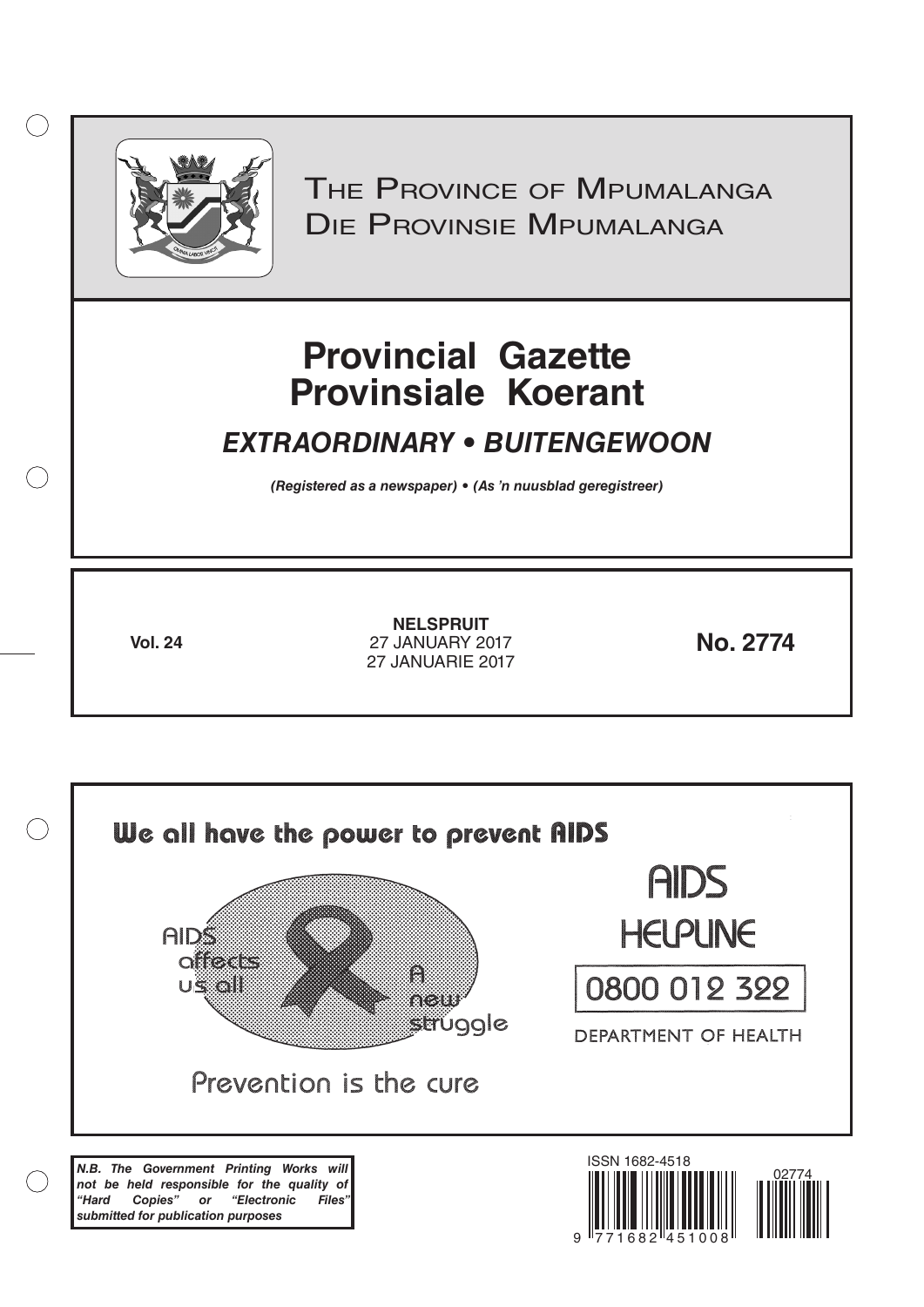# **IMPORTANT NOTICE:**

**The GovernmenT PrinTinG Works Will noT be held resPonsible for any errors ThaT miGhT occur due To The submission of incomPleTe / incorrecT / illeGible coPy.**

**no fuTure queries Will be handled in connecTion WiTh The above.**

# **CONTENTS**

*Page No No*

#### **GENERAL NOTICE**

| 8 | Mpumalanga Liquor Licensing Act, 2006 (Act No. 5 of 2006) : Notice of applications for liquor licences in terms of section 35 9 |    |  |  |
|---|---------------------------------------------------------------------------------------------------------------------------------|----|--|--|
|   |                                                                                                                                 | -9 |  |  |
|   |                                                                                                                                 |    |  |  |
|   |                                                                                                                                 |    |  |  |
| 9 | Mpumalanga Liquor Licensing Act, 2006 (Act No. 5 of 2006) : Notice of applications for transfer of liquor licences in terms of  |    |  |  |
|   |                                                                                                                                 | 15 |  |  |
|   | Gert Sibande                                                                                                                    | 16 |  |  |

# **LIST OF TARIFF RATES** FOR PUBLICATION OF LIQUOR NOTICES

**COMMENCEMENT: 1 APRIL 2016**

| <b>Pricing for Fixed Price Notices</b>                     |                      |  |  |  |  |
|------------------------------------------------------------|----------------------|--|--|--|--|
| <b>Notice Type</b>                                         | <b>New Price (R)</b> |  |  |  |  |
| Application for Liquor Licence - National                  | 150.00               |  |  |  |  |
| Application for Transfer of Liquor License - National      | 150.00               |  |  |  |  |
| Application for Liquor Licence - Gauteng                   | 150.00               |  |  |  |  |
| Application for Liquor Licence - Mpumalanga                | 150.00               |  |  |  |  |
| Application for Transfer of Liquor License - Mpumalanga    | 150.00               |  |  |  |  |
| Application for Liquor Licence - Northern Cape             | 150.00               |  |  |  |  |
| Application for Transfer of Liquor License - Northern Cape | 150.00               |  |  |  |  |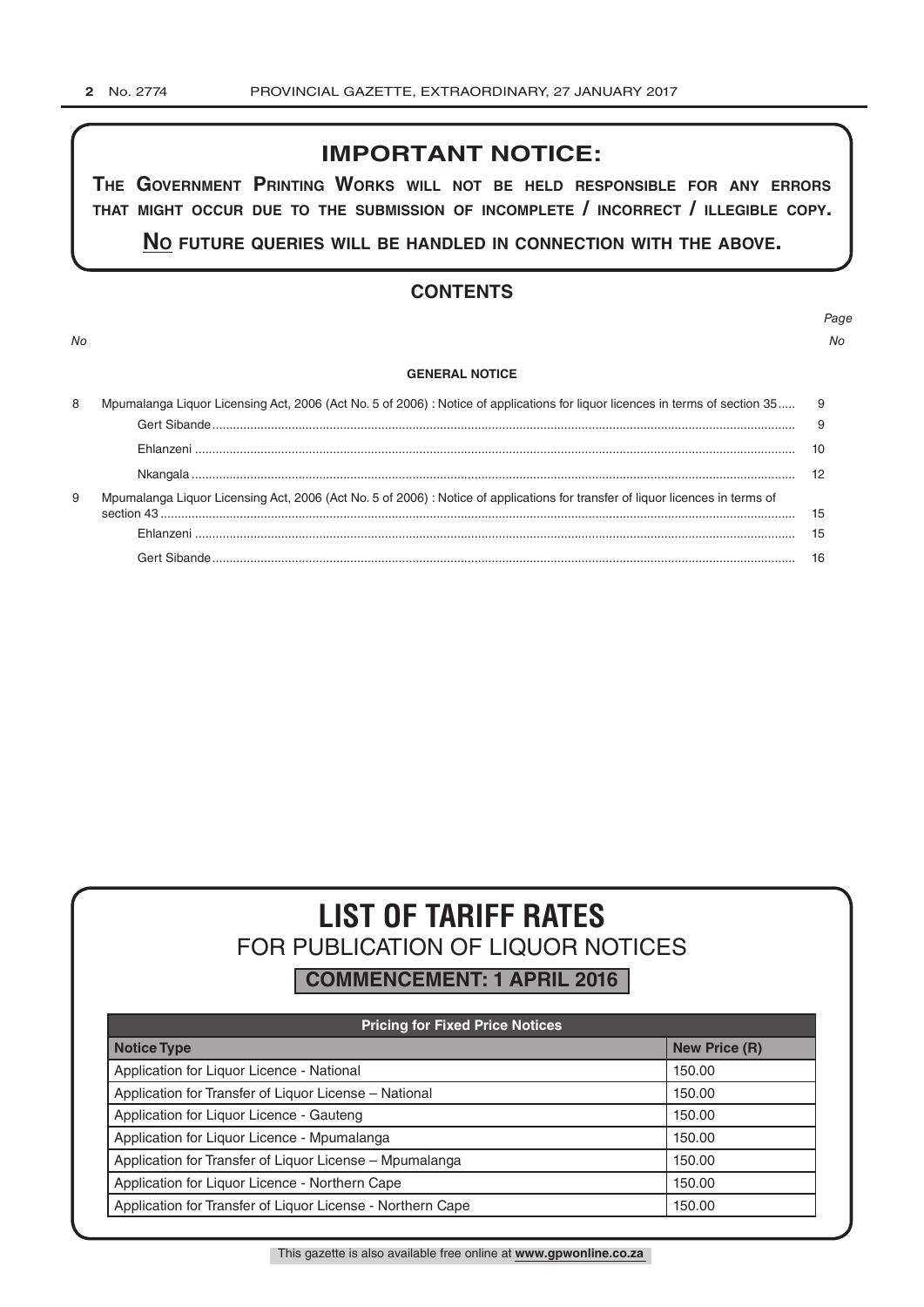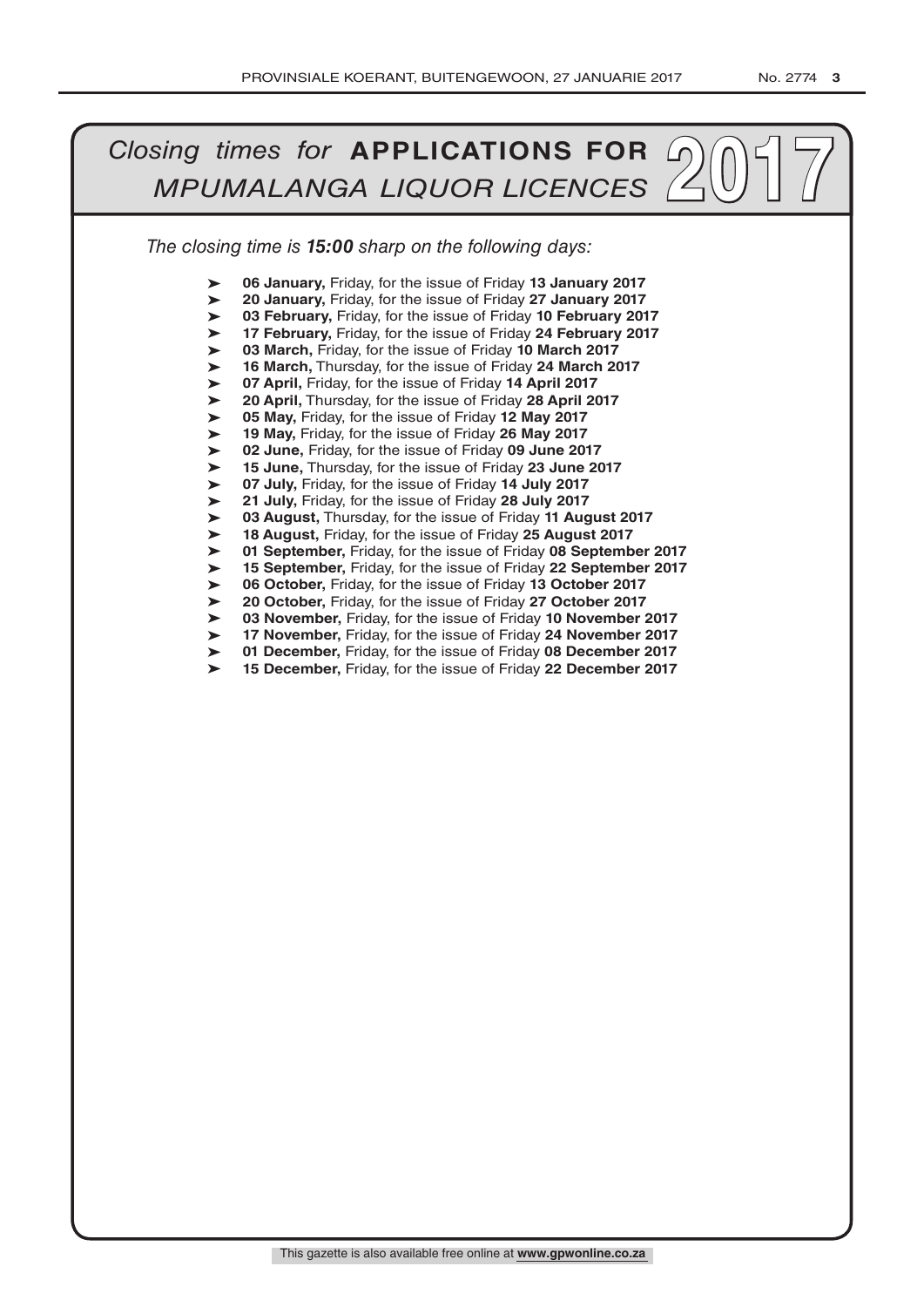The **Government Printing Works** (**GPW**) has established rules for submitting notices in line with its electronic notice processing system, which requires the use of electronic *Adobe* Forms. Please ensure that you adhere to these guidelines when completing and submitting your notice submission.

# **Closing Times for ACCepTAnCe of noTiCes**

- 1. The *Government Gazette* and *Government Tender Bulletin* are weekly publications that are published on Fridays and the closing time for the acceptance of notices is strictly applied according to the scheduled time for each gazette.
- 2. Please refer to the Submission Notice Deadline schedule in the table below. This schedule is also published online on the Government Printing works website www.gpwonline.co.za

All re-submissions will be subject to the standard cut-off times. **All notices received after the closing time will be rejected**.

| <b>Government Gazette Type</b>                          | <b>Publication</b><br><b>Frequency</b> | <b>Publication Date</b>                              | <b>Submission Deadline</b>                              | <b>Cancellations Deadline</b>                   |
|---------------------------------------------------------|----------------------------------------|------------------------------------------------------|---------------------------------------------------------|-------------------------------------------------|
| <b>National Gazette</b>                                 | Weekly                                 | Friday                                               | Friday 15h00 for next Friday                            | Tuesday, 12h00 - 3 days<br>prior to publication |
| <b>Regulation Gazette</b>                               | Weekly                                 | Friday                                               | Friday 15h00, to be published<br>the following Friday   | Tuesday, 12h00 - 3 days<br>prior to publication |
| <b>Petrol Price Gazette</b>                             | As required                            | First Wednesday of<br>the month                      | One week before publication                             | 3 days prior to<br>publication                  |
| <b>Road Carrier Permits</b>                             | Weekly                                 | Friday                                               | Thursday 15h00, to be<br>published the following Friday | 3 days prior to<br>publication                  |
| <b>Unclaimed Monies (justice,</b><br>labour or lawyers) | January / As<br>required<br>2 per year | Any                                                  | 15 January / As required                                | 3 days prior to<br>publication                  |
| Parliament (acts, white paper,<br>green paper)          | As required                            | Any                                                  |                                                         | 3 days prior to<br>publication                  |
| <b>Manuals</b>                                          | As required                            | Any                                                  | <b>None</b>                                             | <b>None</b>                                     |
| <b>State of Budget</b><br>(National Treasury)           | <b>Monthly</b>                         | Any                                                  | 7 days prior to publication                             | 3 days prior to<br>publication                  |
| Legal Gazettes A, B and C                               | Weekly                                 | Friday                                               | One week before publication                             | Tuesday, 12h00 - 3 days<br>prior to publication |
| <b>Tender Bulletin</b>                                  | Weekly                                 | Friday                                               | Friday 15h00 for next Friday                            | Tuesday, 12h00 - 3 days<br>prior to publication |
| Gauteng                                                 | Weekly                                 | Wednesday                                            | Two weeks before publication                            | 3 days after submission<br>deadline             |
| <b>Eastern Cape</b>                                     | Weekly                                 | Monday                                               | One week before publication                             | 3 days prior to<br>publication                  |
| <b>Northern Cape</b>                                    | Weekly                                 | Monday                                               | One week before publication                             | 3 days prior to<br>publication                  |
| <b>North West</b>                                       | Weekly                                 | Tuesday                                              | One week before publication                             | 3 days prior to<br>publication                  |
| KwaZulu-Natal                                           | Weekly                                 | Thursday                                             | One week before publication                             | 3 days prior to<br>publication                  |
| Limpopo                                                 | Weekly                                 | Friday                                               | One week before publication                             | 3 days prior to<br>publication                  |
| Mpumalanga                                              | Weekly                                 | Friday                                               | One week before publication                             | 3 days prior to<br>publication                  |
| <b>Gauteng Liquor License</b><br>Gazette                | Monthly                                | Wednesday before<br>the First Friday of the<br>month | Two weeks before publication                            | 3 days after submission<br>deadline             |
| Northern Cape Liquor License<br>Gazette                 | Monthly                                | First Friday of the<br>month                         | Two weeks before publication                            | 3 days after submission<br>deadline             |
| National Liquor License Gazette                         | Monthly                                | First Friday of the<br>month                         | Two weeks before publication                            | 3 days after submission<br>deadline             |
| Mpumalanga Liquor License<br>Gazette                    | 2 per month                            | Second & Fourth<br>Friday                            | One week before                                         | 3 days prior to<br>publication                  |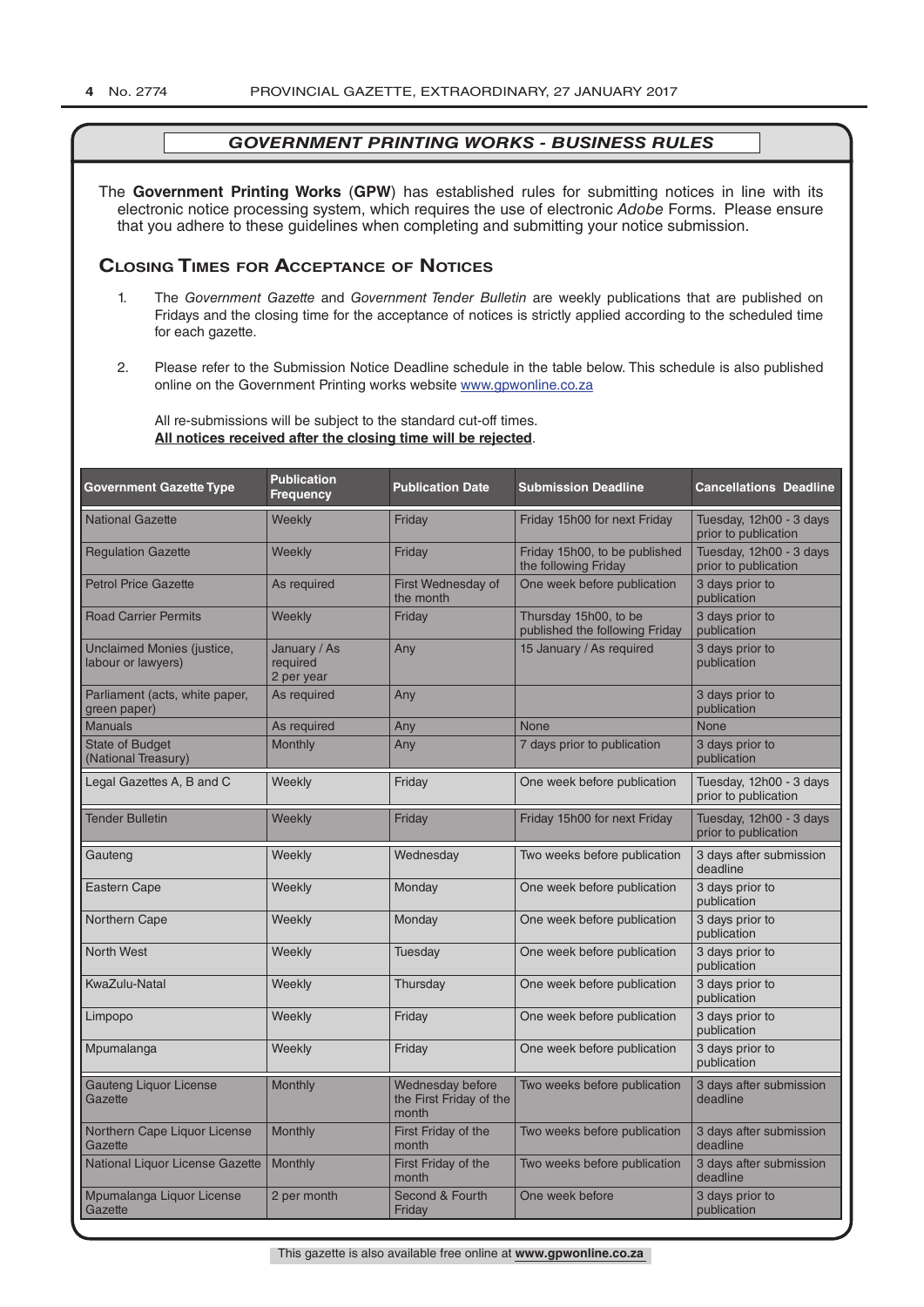### **NOTICE SUBMISSION PROCESS**

- 3. Download the latest *Adobe* form, for the relevant notice to be placed, from the **Government Printing Works** website www.gpwonline.co.za.
- 4. The *Adobe* form needs to be completed electronically using *Adobe Acrobat* / *Acrobat Reader*. Only electronically completed *Adobe* forms will be accepted. No printed, handwritten and/or scanned *Adobe* forms will be accepted.
- 5. The completed electronic *Adobe* form has to be submitted via email to submit.egazette@gpw.gov.za. The form needs to be submitted in its original electronic *Adobe* format to enable the system to extract the completed information from the form for placement in the publication.
- 6. Each notice submission should be sent as a single email. The email should contain **all documentation relating to a particular notice submission**, each as a separate attachment:
	- 6.1. Electronically completed *Adobe* form, specific to the type of notice that is to be placed.
		- 6.1.1. For National *Government Gazette* or *Provincial Gazette* notices, the notices must be accompanied by an electronic Z95 or Z95Prov *Adobe* form
		- 6.1.2. The notice content (body copy) **MUST** be a separate attachment.
	- 6.2. Proof of Payment / Purchase Order: **Government Printing Works** account customer must include a copy of their Purchase Order*.* **Non**-**Government Printing Works** account customer needs to submit the proof of payment for the notice
	- 6.3. Where separate notice content is applicable (Z95, Z95 Prov and TForm 3, it should also be attached as a separate attachment. (See specifications below, point 11).
	- 6.4. Any additional notice information if applicable.
- 7. The electronic *Adobe* form will be taken as the primary source for the notice information to be published. Instructions that are on the email body or covering letter that contradicts the notice form content will not be considered. The information submitted on the electronic *Adobe* form will be published as-is.
- 8. To avoid duplicated publication of the same notice and double billing, Please submit your notice **ONLY ONCE.**
- 9. Notices brought to **GPW** by "walk-in" customers on electronic media can only be submitted in *Adobe* electronic form format. All "walk-in" customers with notices that are not on electronic *Adobe* forms will be routed to the Contact Centre where they will be assisted to complete the forms in the required format.
- 10. Should a customer submit a bulk submission of hard copy notices delivered by a messenger on behalf of any organisation e.g. newspaper publisher, the messenger will be referred back to the sender as the submission does not adhere to the submission rules.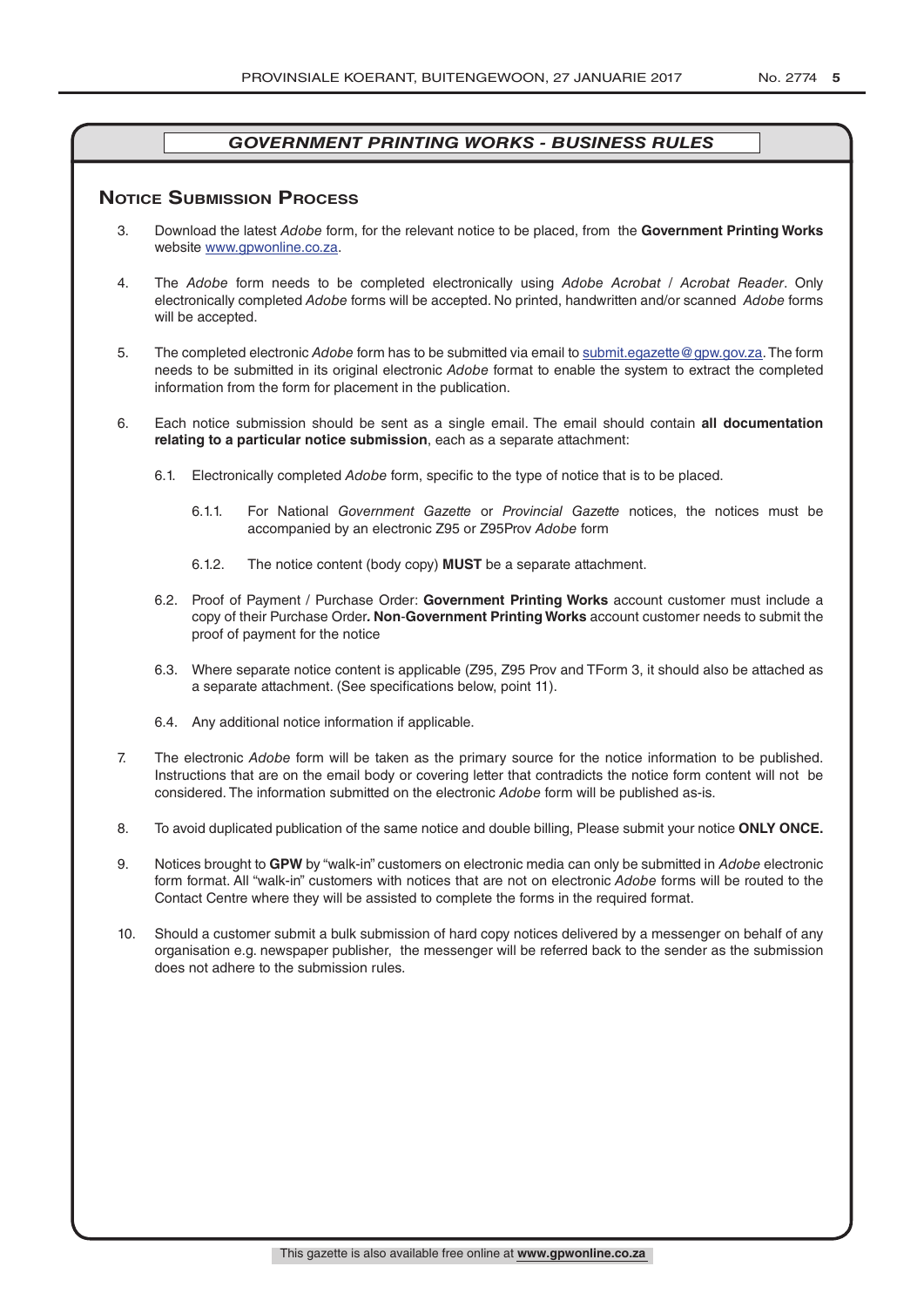# **COPY (SEPARATE NOTICE CONTENT DOCUMENT)**

- 11. Where the copy is part of a separate attachment document for Z95, Z95Prov and TForm03
	- 11.1. Copy of notices must be supplied in a separate document and may not constitute part of any covering letter, purchase order, proof of payment or other attached documents.

The content document should contain only one notice. (You may include the different translations of the same notice in the same document).

11.2. The notice should be set on an A4 page, with margins and fonts set as follows:

Page size  $=$  A4 Portrait with page margins: Top  $=$  40mm, LH/RH  $=$  16mm, Bottom  $=$  40mm; Use font size: Arial or Helvetica 10pt with 11pt line spacing;

Page size = A4 Landscape with page margins:  $Top = 16$ mm, LH/RH = 40mm, Bottom = 16mm; Use font size: Arial or Helvetica 10pt with 11pt line spacing;

## **CAnCellATions**

- 12. Cancellation of notice submissions are accepted by **GPW** according to the deadlines stated in the table above in point 2. Non-compliance to these deadlines will result in your request being failed. Please pay special attention to the different deadlines for each gazette. Please note that any notices cancelled after the cancellation deadline will be published and charged at full cost.
- 13. Requests for cancellation must be sent by the original sender of the notice and must accompanied by the relevant notice reference number (N-) in the email body.

#### **AmenDmenTs To noTiCes**

14. With effect from 01 October 2015, **GPW** will not longer accept amendments to notices. The cancellation process will need to be followed according to the deadline and a new notice submitted thereafter for the next available publication date.

### **REJECTIONS**

- 15. All notices not meeting the submission rules will be rejected to the customer to be corrected and resubmitted. Assistance will be available through the Contact Centre should help be required when completing the forms. (012-748 6200 or email info.egazette@gpw.gov.za). Reasons for rejections include the following:
	- 15.1. Incorrectly completed forms and notices submitted in the wrong format, will be rejected.
	- 15.2. Any notice submissions not on the correct *Adobe* electronic form, will be rejected.
	- 15.3. Any notice submissions not accompanied by the proof of payment / purchase order will be rejected and the notice will not be processed.
	- 15.4. Any submissions or re-submissions that miss the submission cut-off times will be rejected to the customer. The Notice needs to be re-submitted with a new publication date.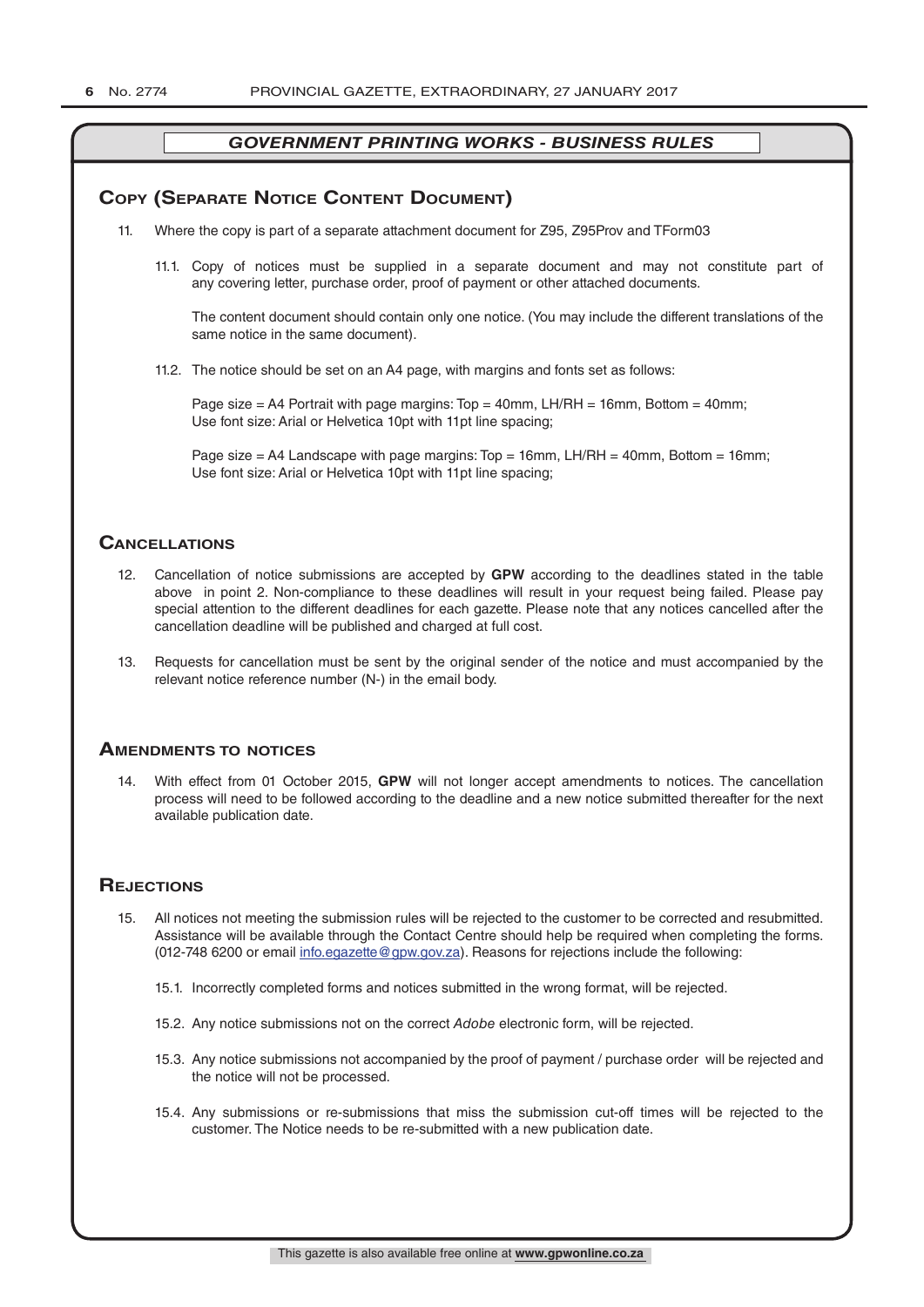#### **ApprovAl of noTiCes**

- 16. Any notices other than legal notices are subject to the approval of the Government Printer, who may refuse acceptance or further publication of any notice.
- 17. No amendments will be accepted in respect to separate notice content that was sent with a Z95 or Z95Prov notice submissions. The copy of notice in layout format (previously known as proof-out) is only provided where requested, for Advertiser to see the notice in final Gazette layout. Should they find that the information submitted was incorrect, they should request for a notice cancellation and resubmit the corrected notice, subject to standard submission deadlines. The cancellation is also subject to the stages in the publishing process, i.e. If cancellation is received when production (printing process) has commenced, then the notice cannot be cancelled.

# **GOVERNMENT PRINTER INDEMNIFIED AGAINST LIABILITY**

- 18. The Government Printer will assume no liability in respect of-
	- 18.1. any delay in the publication of a notice or publication of such notice on any date other than that stipulated by the advertiser;
	- 18.2. erroneous classification of a notice, or the placement of such notice in any section or under any heading other than the section or heading stipulated by the advertiser;
	- 18.3. any editing, revision, omission, typographical errors or errors resulting from faint or indistinct copy.

# **liAbiliTy of ADverTiser**

19. Advertisers will be held liable for any compensation and costs arising from any action which may be instituted against the Government Printer in consequence of the publication of any notice.

# **CusTomer inquiries**

Many of our customers request immediate feedback/confirmation of notice placement in the gazette from our Contact Centre once they have submitted their notice – While **GPW** deems it one of their highest priorities and responsibilities to provide customers with this requested feedback and the best service at all times, we are only able to do so once we have started processing your notice submission.

**GPW** has a 2-working day turnaround time for processing notices received according to the business rules and deadline submissions.

Please keep this in mind when making inquiries about your notice submission at the Contact Centre.

- 20. Requests for information, quotations and inquiries must be sent to the Contact Centre ONLY.
- 21. Requests for Quotations (RFQs) should be received by the Contact Centre at least **2 working days** before the submission deadline for that specific publication.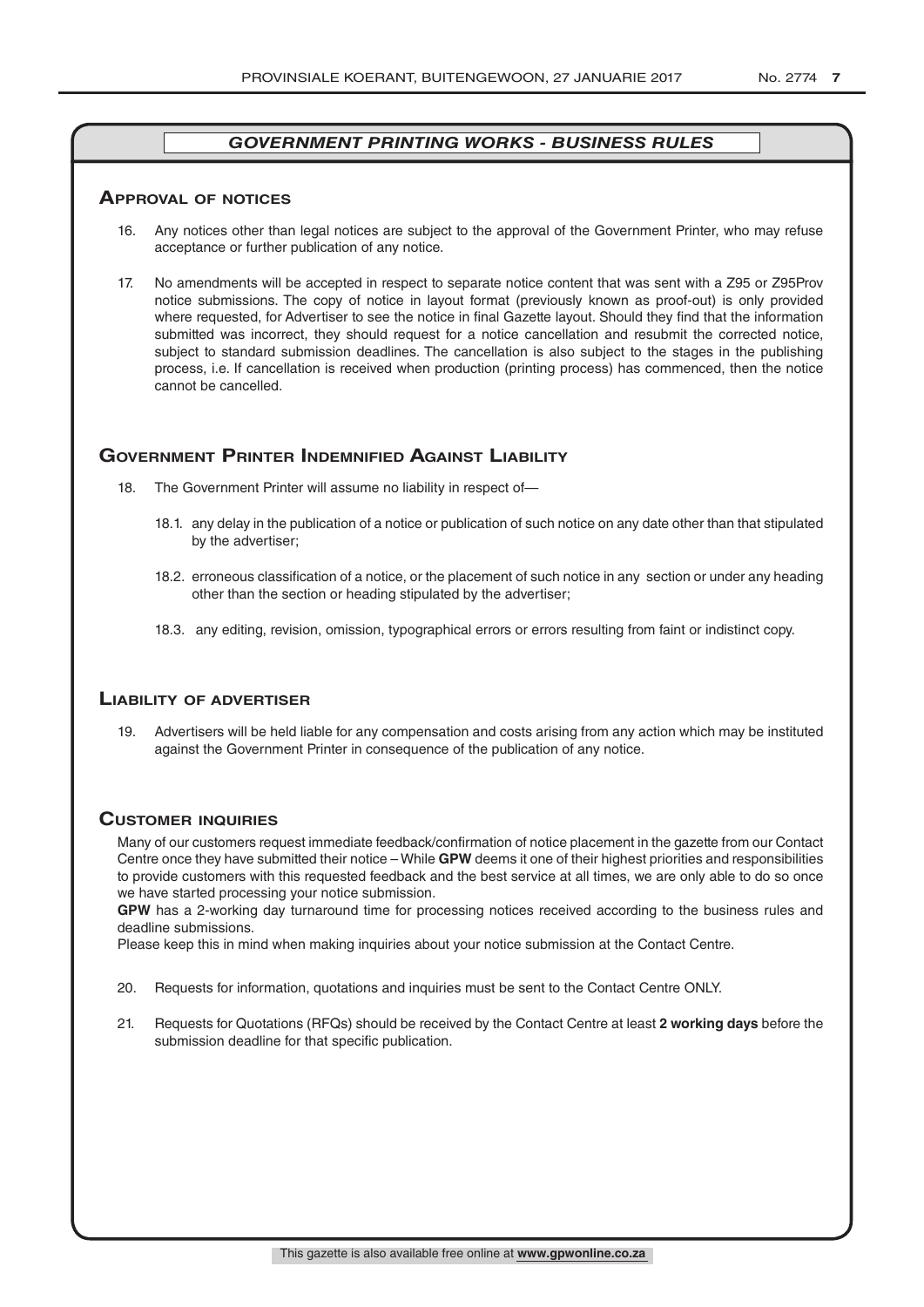#### **pAymenT of CosT**

- 22. The Request for Quotation for placement of the notice should be sent to the Gazette Contact Centre as indicated above, prior to submission of notice for advertising.
- 23. Payment should then be made, or Purchase Order prepared based on the received quotation, prior to the submission of the notice for advertising as these documents i.e. proof of payment or Purchase order will be required as part of the notice submission, as indicated earlier.
- 24. Where there is any doubt about the cost of publication of a notice, and in the case of copy, an enquiry, accompanied by the relevant copy, should be addressed to the Gazette Contact Centre, **Government Printing Works**, Private Bag X85, Pretoria, 0001 email: info.egazette@gpw.gov.za before publication.
- 25. Overpayment resulting from miscalculation on the part of the advertiser of the cost of publication of a notice will not be refunded, unless the advertiser furnishes adequate reasons why such miscalculation occurred. In the event of underpayments, the difference will be recovered from the advertiser, and future notice(s) will not be published until such time as the full cost of such publication has been duly paid in cash or electronic funds transfer into the **Government Printing Works** banking account.
- 26. In the event of a notice being cancelled, a refund will be made only if no cost regarding the placing of the notice has been incurred by the **Government Printing Works**.
- 27. The **Government Printing Works** reserves the right to levy an additional charge in cases where notices, the cost of which has been calculated in accordance with the List of Fixed Tariff Rates, are subsequently found to be excessively lengthy or to contain overmuch or complicated tabulation.

#### **proof of publiCATion**

- 28. Copies of any of the *Government Gazette* or *Provincial Gazette* can be downloaded from the **Government Printing Works** website www.gpwonline.co.za free of charge, should a proof of publication be required.
- 29. Printed copies may be ordered from the Publications department at the ruling price. The **Government Printing Works** will assume no liability for any failure to post or for any delay in despatching of such *Government Gazette*(s).

# *GOVERNMENT PRINTING WORKS CONTACT INFORMATION*

**Physical Address: Postal Address: GPW Banking Details: Government Printing Works** Private Bag X85 **Bank: ABSA Bosman Street** 149 Bosman Street Pretoria **Account No.:** 405 7114 016 Pretoria 0001 **Branch Code:** 632-005

**For Gazette and Notice submissions:** Gazette Submissions: **E-mail:** submit.egazette@gpw.gov.za **For queries and quotations, contact:** Gazette Contact Centre: **E-mail:** info.egazette@gpw.gov.za

**Contact person for subscribers:** Mrs M. Toka: **E-mail:** subscriptions@gpw.gov.za

**Tel:** 012-748 6200

**Tel:** 012-748-6066 / 6060 / 6058 **Fax:** 012-323-9574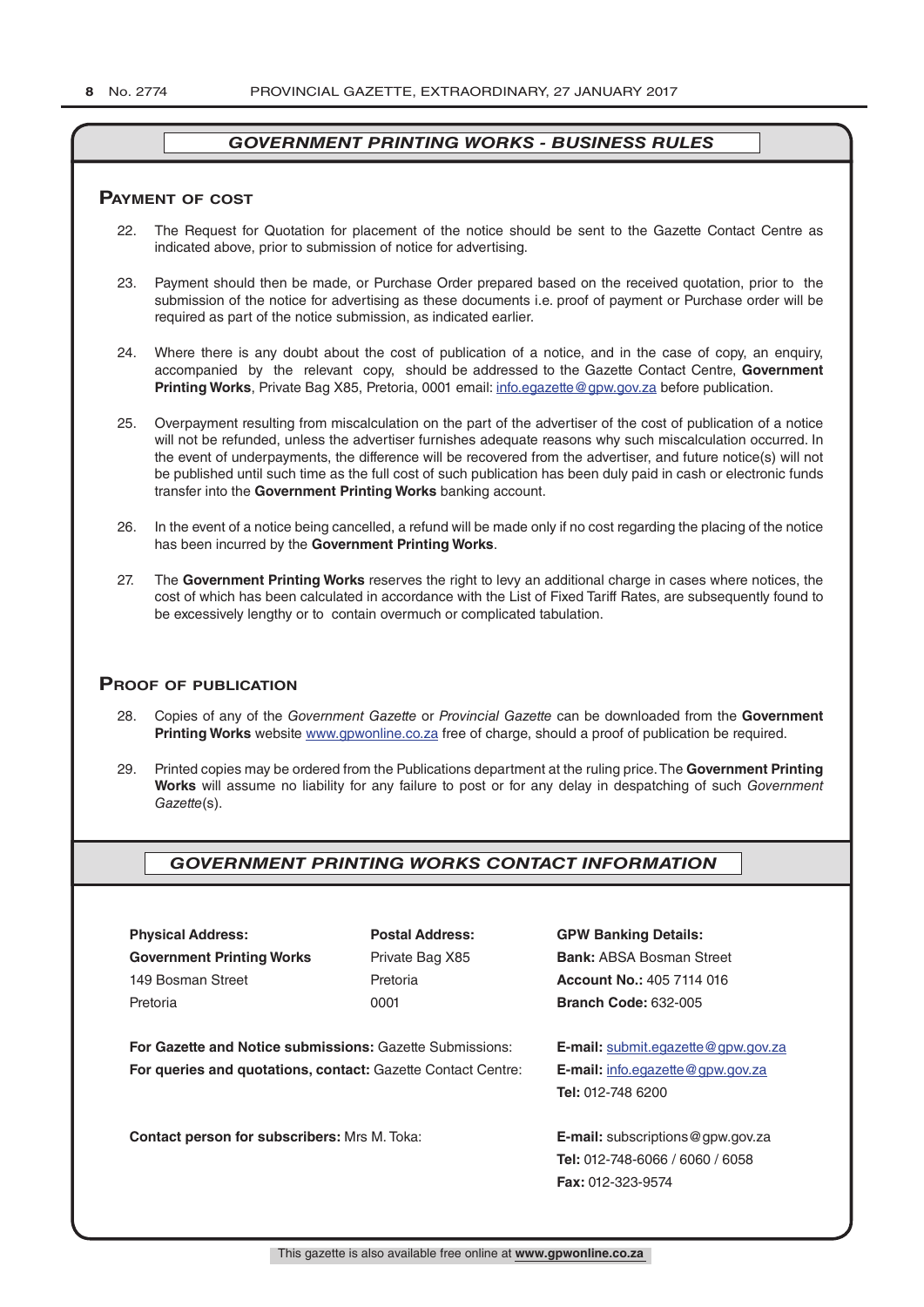#### **Form 2**

# General Notice

## **NOTICE 8 OF 2017**

#### **MPUMALANGA LIQUOR LICENSING ACT, 2006 (Act No. 5 of 2006)**

#### **Notice of applications for liquor licences in terms of section 35**

Notice is hereby given that the applicants specified in the Schedule hereto have given notice of their intention to lodge applications for the grant of new liquor licences to the Secretary, Regional Liquor Licensing Offices in respect of premises situated in the local committee area indicated in the Schedule.

Comments should be made in writing and be addressed to the municipality concerned and a copy to the applicant, to reach the said addresses within thirty (30) days of this application.

Invitation for public comments in applying for a Liquor Licence in terms of section 35(2)(a) of the Mpumalanga Liquor Licensing Act, 2006.

#### **SCHEDULE**

The undermentioned figures used in brackets in the Schedule, have the following meanings:

- (1) = Full name of applicant, ID Number of Applicant.
- (2) = Intended trading name.
- (3) = Notice given on behalf of: self *or* other juristic person/s.
- $(4)$  = Type of licence applied for.
- $(5)$  = Full address and location of the premises
- $(6)$  = Municipality address where comments must be submitted
- $(7)$  = Applicant address where comments must be submitted

# GERT SIBANDE

#### **ALBERT LUTHULI LOCAL MUNICIPALITY**

- (1) I, **MABUZA ANNA GLORICE,** ID No. 5008150370086, an adult female, hereby invites written public comments concerning the application for a Liquor Licence to the Mpumalanga Liquor Authority.
- (2) To trade under the name MABUZA ANNA TRADING.
- (3) I make this application for myself: MABUZA ANNA GLORICE. (Reg No. 200/253678/23).
- (4) The retail sale of liquor for consumption on the premises where the liquor is sold.
- (5) *Physical address:* STAND NO 213 AVONTUUR, being an address in the Republic of South Africa and within the boundries of Mpumalanga Province. *Postal address:* P.O. BOX 351 ELUKWATINI 1192.
- (6) P O. BOX 24 MPUMALANGA CAROLINA 1185.
- (7) STD NO 213 AVONTUUR P.O. BOX 351 ELUKWATINI 1192 MPUMALANGA.

#### **ALBERT LUTHULI LOCAL MUNICIPALITY**

- (1) I, **NOMPUMELELO LORRAINE MAZIYA,** ID No. 7908290474086, an adult female, hereby invites written public comments concerning the application for a Liquor Licence to the Mpumalanga Liquor Authority.
- (2) To trade under the name SHUPIE'S PALACE.
- (3) I make this application for myself.
- (4) The retail sale of liquor in terms of a special liquor license for consumption on and off the premises where the liquor is sold.
- (5) *Physical address:* SHOP NO. 1 MANJOLO, BADPLAAS, 1190, being an address in the Republic of South Africa and within the boundries of Mpumalanga Province. *Postal address:* P.O. BOX 205, BADPLAAS, 1190.
- (6) No. 01 Corner Goodman & Robertson Streets, Badplaas, 1190.
- (7) No. 01 Corner Goodman & Robertson Streets, Badplaas, 1190.

#### **MSUKALIGWA LOCAL MUNICIPALITY**

- (1) I, **Sendray Hlatshwayo,** ID No. 6707150810087, an adult female, hereby invites written public comments concerning the application for a Liquor Licence to the Mpumalanga Liquor Authority.
- (2) To trade under the name Value Bottle Store.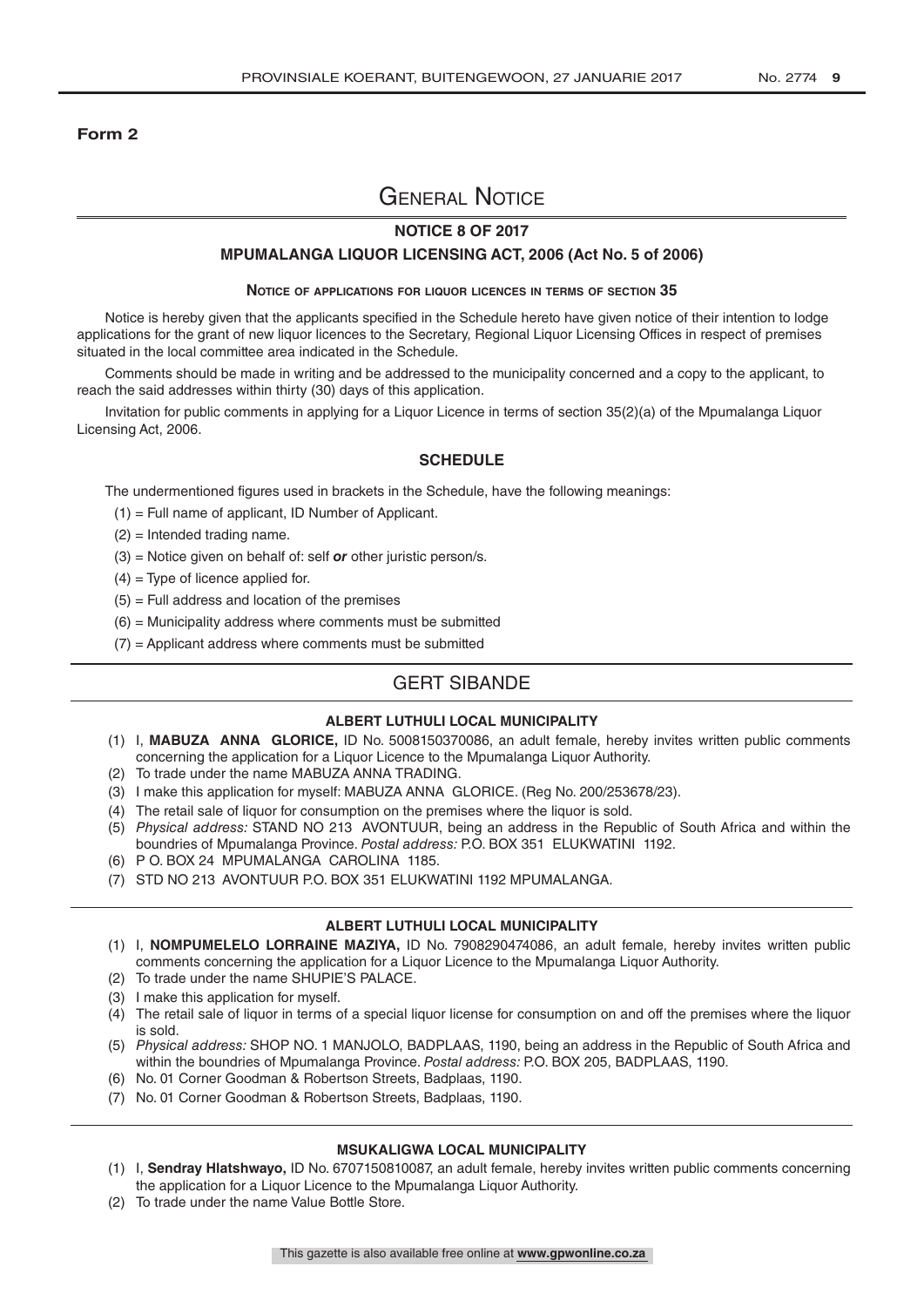- (3) I make this application for myself.
- (4) The retail sale of liquor for consumption off the premises where the liquor is sold.
- (5) *Physical address:* Erf 898 Wesselton better known as 898 Wesselton, being an address in the Republic of South Africa and within the boundries of Mpumalanga Province. *Postal address:* PO Box 2122, Ermelo, 2350.
- (6) Department of Safety corner Church & Taute Street Ermelo 2351.
- (7) PO Box 894, Ermelo 2350.

#### **LEKWA LOCAL MUNICIPALITY**

- (1) I, **Mgegi Petrus Tshabalala,** ID No. 701265315085, an adult male, hereby invites written public comments concerning the application for a Liquor Licence to the Mpumalanga Liquor Authority.
- (2) To trade under the name Patty's Tavern.
- (3) I make this application for myself.
- (4) The retail sale of liquor for consumption on and off the premises where the liquor is sold.
- (5) *Physical address:* 8190 Sakhile EXT 6, being an address in the Republic of South Africa and within the boundries of Mpumalanga Province. *Postal address:* P. O Box 66 Standerton 2430.
- (6) P. O Box 66 Stanerton 2430.
- (7) P. O Box 66 Standerton 2430.

#### **MSUKALIGWA LOCAL MUNICIPALITY**

- (1) I, **Marius Blom, acting as duly authorised attorney,** ID No. 511216 5018 084, an adult male, hereby invites written public comments concerning the application for a Liquor Licence to the Mpumalanga Liquor Authority.
- (2) To trade under the name LAKE CHRISSIES CRAFT LIQUOR.
- (3) I make this application on behalf of the juristic person: BILLIARD COTTAGE (PTY) LTD. (Reg No. 2013/006342/07).
- (4) The micro-manufacture and the retail sale of such micro-manufactured liquor for consumption on and off the premises where such liquor is sold.
- (5) *Physical address:* 88 Parkwood Street, Lake Chrissiesmeer, Ermelo, Mpumalanga, being an address in the Republic of South Africa and within the boundries of Mpumalanga Province. *Postal address:* 88 Parkwood Street, Lake Chrissiesmeer, Ermelo, Mpumalanga.
- (6) corner Kerk and Taute Streets, Ermelo, Mpumalanga.
- (7) c/o Marius Blom Incorporated, 409B Lea Street, Waterkloof Glen, Pretoria, 0181.

#### **ALBERT LUTHULI LOCAL MUNICIPALITY**

- (1) I, **SFISO FANYANA MKHATSHWA,** ID No. 8307105666086, an adult male, hereby invites written public comments concerning the application for a Liquor Licence to the Mpumalanga Liquor Authority.
- (2) To trade under the name LATAKA.
- (3) I make this application for myself.
- (4) The retail sale of liquor for consumption on the premises where the liquor is sold.
- (5) *Physical address:* STAND NO 2213 MATYEKA STREET SILOBELA CAROLINE 1185, being an address in the Republic of South Africa and within the boundries of Mpumalanga Province. *Postal address:* P.O.BOX 1339 SILOBELA 1185.
- (6) P.O.BOX. 3452 CAROLINA 1185.
- (7) P.O.BOX 1339 CAROLINA 1185.

# EHLANZENI

#### **BUSHBUCKRIDGE LOCAL MUNICIPALITY**

- (1) I, **ROBERT THEMBA,** ID No. 7703275502088, an adult male, hereby invites written public comments concerning the application for a Liquor Licence to the Mpumalanga Liquor Authority.
- (2) To trade under the name RIDERS LODGE CLUB.
- (3) I make this application for myself.
- (4) The retail sale of liquor in terms of a special liquor license for consumption on and off the premises where the liquor is sold.
- (5) *Physical address:* NO 7 INYAKA MARITE, being an address in the Republic of South Africa and within the boundries of Mpumalanga Province. *Postal address:* PO BOX 686 GRASKOP 1270.
- (6) PRIVATE BAG X9308 BUSHBUCKRIDGE 1280.
- (7) PO BOX 686 GRASKOP 1270.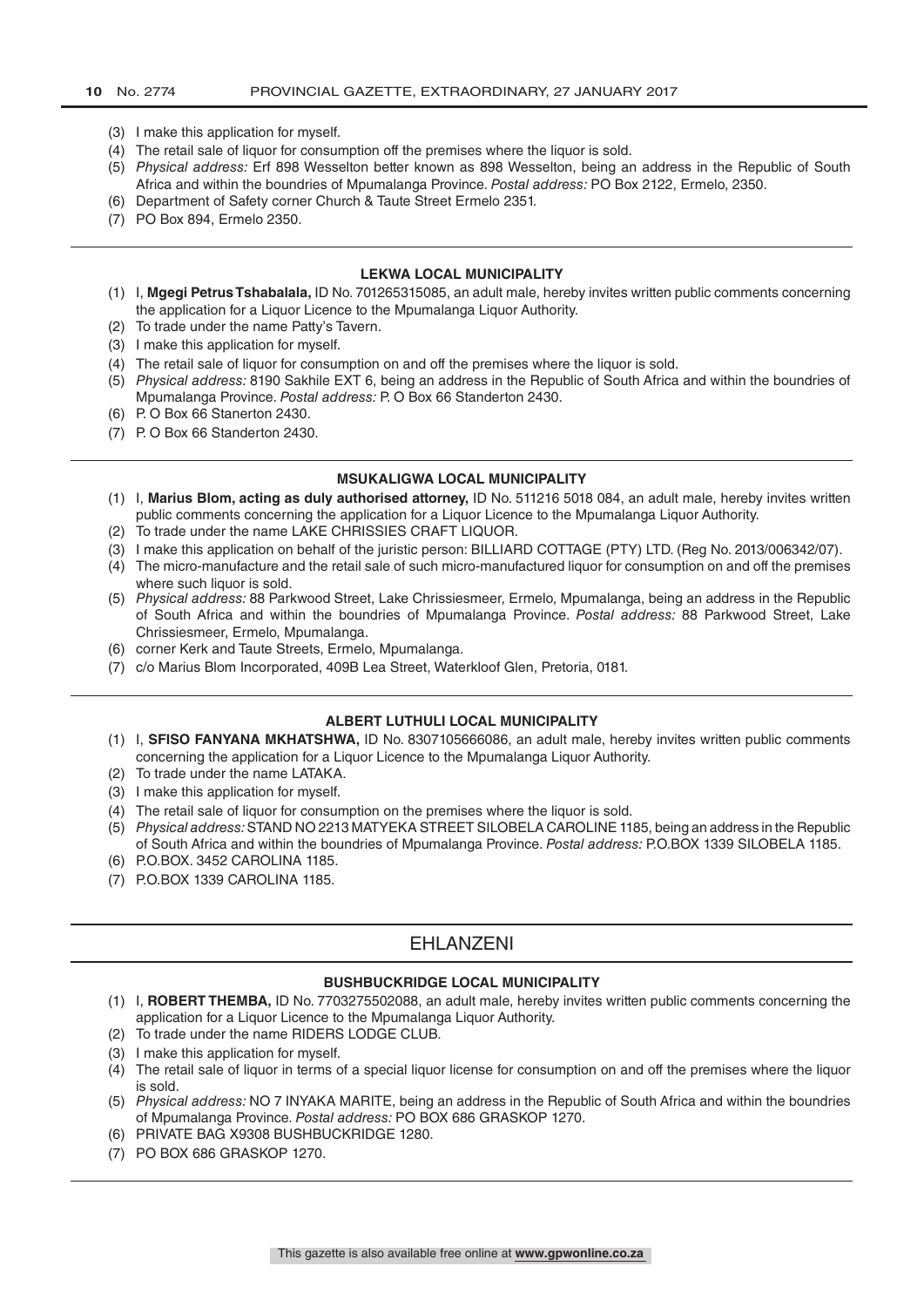#### **MBOMBELA LOCAL MUNICIPALITY**

- (1) I, **Arie Jacobus Both,** ID No. 720826 5008 088, an adult male, hereby invites written public comments concerning the application for a Liquor Licence to the Mpumalanga Liquor Authority.
- (2) To trade under the name VIKINGS PUB PTY LTD.
- (3) I make this application on behalf of the juristic person: VIKINGS PUB PTY LTD. (Reg No. 2016/113899/07).
- (4) The retail sale of liquor for consumption on the premises where the liquor is sold.
- (5) *Physical address:* Portion 8 (a Portion of Portion 6) of the farm Latwai 225 JT, Rocky's Drift, 1240, being an address in the Republic of South Africa and within the boundries of Mpumalanga Province. *Postal address:* P O Box 21588, Nelspruit, 1200.
- (6) Civic Centre, 1 Nel Street, Nelspruit, 1200.
- (7) 3 Laika Street, Nelspruit, 1200.

#### **NKOMAZI LOCAL MUNICIPALITY**

- (1) I, **Machakati Fernando Tembe,** ID No. 5910305319084, an adult male, hereby invites written public comments concerning the application for a Liquor Licence to the Mpumalanga Liquor Authority.
- (2) To trade under the name Lekelela Ngwane Tarvern.
- (3) I make this application for myself.
- (4) The retail sale of liquor for consumption on and off the premises where the liquor is sold.
- (5) *Physical address:* Stand No 208, Masibekela, 1342, being an address in the Republic of South Africa and within the boundries of Mpumalanga Province. *Postal address:* PO Box 6, Masibekela, 1342.
- (6) Private Bag x 101, Malelane 1320.
- (7) 09 Park Street, Malelane 1320.

#### **BUSHBUCKRIDGE LOCAL MUNICIPALITY**

- (1) I, **MONARENG TIBE NICHOLUS,** ID No. 7309295532087, an adult male, hereby invites written public comments concerning the application for a Liquor Licence to the Mpumalanga Liquor Authority.
- (2) To trade under the name THE GRILL KASI JOINT BUTCHERY & PUB.
- (3) I make this application for myself.
- (4) The retail sale of liquor in terms of a special liquor license in respect of a specified event.
- (5) *Physical address:* STAND NO. 003, SHATALE BUSINESS CENTRE, SHATALE, being an address in the Republic of South Africa and within the boundries of Mpumalanga Province. *Postal address:* PO BOX 2270, BUSHBUCKRIDGE.
- (6) R533 GRASKOP ROAD, PRIVATE BAG X9308, BUSHBUCKRIDGE 1280.
- (7) PO BOX 2270, BUSHBUCKRIDGE.

#### **MBOMBELA LOCAL MUNICIPALITY**

- (1) I, **TIBANE ELIAS RONNY,** ID No. 8412295518087, an adult female, hereby invites written public comments concerning the application for a Liquor Licence to the Mpumalanga Liquor Authority.
- (2) To trade under the name THE M HOUSE.
- (3) I make this application for myself.
- (4) The retail sale of liquor for consumption on the premises where the liquor is sold.
- (5) *Physical address:* ERF 159 TEKA TAKHO TOWNSHIP, being an address in the Republic of South Africa and within the boundries of Mpumalanga Province. *Postal address:* P.O.BOX 826, HAZYVIEW, 1242.
- (6) P O BOX 45, NELSPRUIT, 1200.
- (7) ERF 159, TEKA TAKHO TOWN SHIP.

#### **NKOMAZI LOCAL MUNICIPALITY**

- (1) I, **Sifunda Fatty Sash,** ID No. 7401095672088, an adult male, hereby invites written public comments concerning the application for a Liquor Licence to the Mpumalanga Liquor Authority.
- (2) To trade under the name Mkwezi Tarven.
- (3) I make this application for myself.
- (4) The retail sale of liquor for consumption on and off the premises where the liquor is sold.
- (5) *Physical address:* Stand No 5/R15/1906
- Kamhlushwa, being an address in the Republic of South Africa and within the boundries of Mpumalanga Province. *Postal address:* PO Box 7208, Malelane, 1320.
- (6) Private Bag x 101
- Malelane 1320. (7) 09 Park Street

Malelane 1320.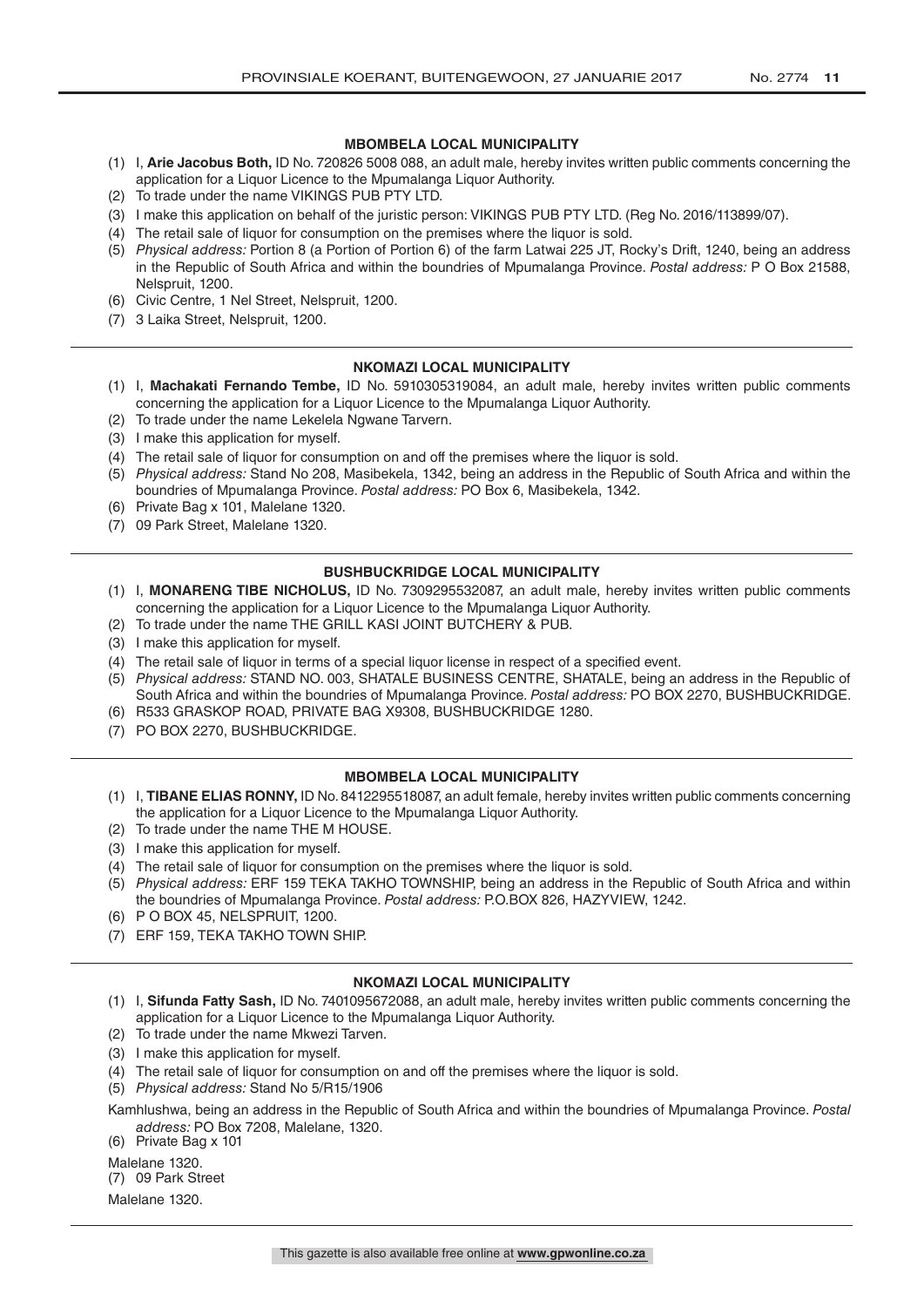#### **NKOMAZI LOCAL MUNICIPALITY**

- (1) I, **Machakati Fernando Tembe,** ID No. 5910305319084, an adult male, hereby invites written public comments concerning the application for a Liquor Licence to the Mpumalanga Liquor Authority.
- (2) To trade under the name Lekelela Ngwane Tarvern.
- (3) I make this application for myself.
- (4) The retail sale of liquor for consumption on and off the premises where the liquor is sold.
- (5) *Physical address:* Stand No 208, Masibekela, 1342, being an address in the Republic of South Africa and within the boundries of Mpumalanga Province. *Postal address:* PO Box 6, Masibekela, 1342.

(6) Private Bag x101

Malelane 1320.

(7) 09 Park Street

Malelane 1320.

# NKANGALA

#### **EMAKHAZENI LOCAL MUNICIPALITY**

- (1) I, **GERHARDUS PETRUS KLEINHANS,** ID No. 5512125010081, an adult male, hereby invites written public comments concerning the application for a Liquor Licence to the Mpumalanga Liquor Authority.
- (2) To trade under the name TÚS NUA RESTAURANT.
- (3) I make this application for myself.
- (4) The retail sale of liquor for consumption on the premises where the liquor is sold.
- (5) *Physical address:* 25A FITZGERALD STREET, BELFAST, 1100, being an address in the Republic of South Africa and within the boundries of Mpumalanga Province. *Postal address:* P O BOX 677, BELFAST, 1100.
- (6) EMAKHAZENI LOCAL MUNICIPALITY, 25 SCHEEPERS ST, BELFAST. FOR ATTENTION: WALTER MTSHWENI; E-MAIL: mtshweniw@emakhazenilm.co.za; Also known as the "office of the Mayor".
- (7) DU TOIT-SMUTS & MAHTEWS PHOSA ATTORNEYS, C/O VAN NIEKER & ROTHERY STREET, NELSPRUIT. FOR ATTENTION: LORINDA VOSGES; E-MAIL: lvosges@dtsmp.co.za..

#### **EMAKHAZENI LOCAL MUNICIPALITY**

- (1) I, **JOHANNES KRUGER,** ID No. 6709125116087, an adult male, hereby invites written public comments concerning the application for a Liquor Licence to the Mpumalanga Liquor Authority.
- (2) To trade under the name TOPS HIGHLANDS.
- (3) I make this application on behalf of the juristic person: ROUTE7 TRADING 63. (Reg No. 2002/089858/23).
- (4) The retail sale of liquor for consumption off the premises where the liquor is sold.
- (5) *Physical address:* SHOP 3, ERF1313 BHEKUMUZIMASANGO DRIVE, BELFAST, 1100, being an address in the Republic of South Africa and within the boundries of Mpumalanga Province. *Postal address:* P.O.BOX 89, BELFAST, 1100.
- (6) 25 SCHEEPERS STREET, BELFAST, 1100.
- (7) 72 SHIRLEY AVENUE EAST, MURRYFIELD, PRETORIA, 0184.

#### **STEVE TSHWETE LOCAL MUNICIPALITY**

- (1) I, **MONTI JUSTICE SBANYONI,** ID No. 6507225480084, an adult male, hereby invites written public comments concerning the application for a Liquor Licence to the Mpumalanga Liquor Authority.
- (2) To trade under the name FORUM TAVERN.
- (3) I make this application for myself.
- (4) The retail sale of liquor in terms of a special liquor license for consumption on and off the premises where the liquor is sold.
- (5) *Physical address:* 2546 MANKGE STREET MHLUZI 1055, being an address in the Republic of South Africa and within the boundries of Mpumalanga Province. *Postal address:* 2546 MANKGE STREET MHLUZI 1055.
- (6) CNR WALTER SISULU AND WONDERERS.
- (7) 2546 MANKGE STREET MHLUZI 1055.

#### **THEMBISILE HANI LOCAL MUNICIPALITY**

- (1) I, **Jonas Jabu Mndawu,** ID No. 850428 5339 084, an adult male, hereby invites written public comments concerning the application for a Liquor Licence to the Mpumalanga Liquor Authority.
- (2) To trade under the name Zabs sports bar.
- (3) I make this application for myself.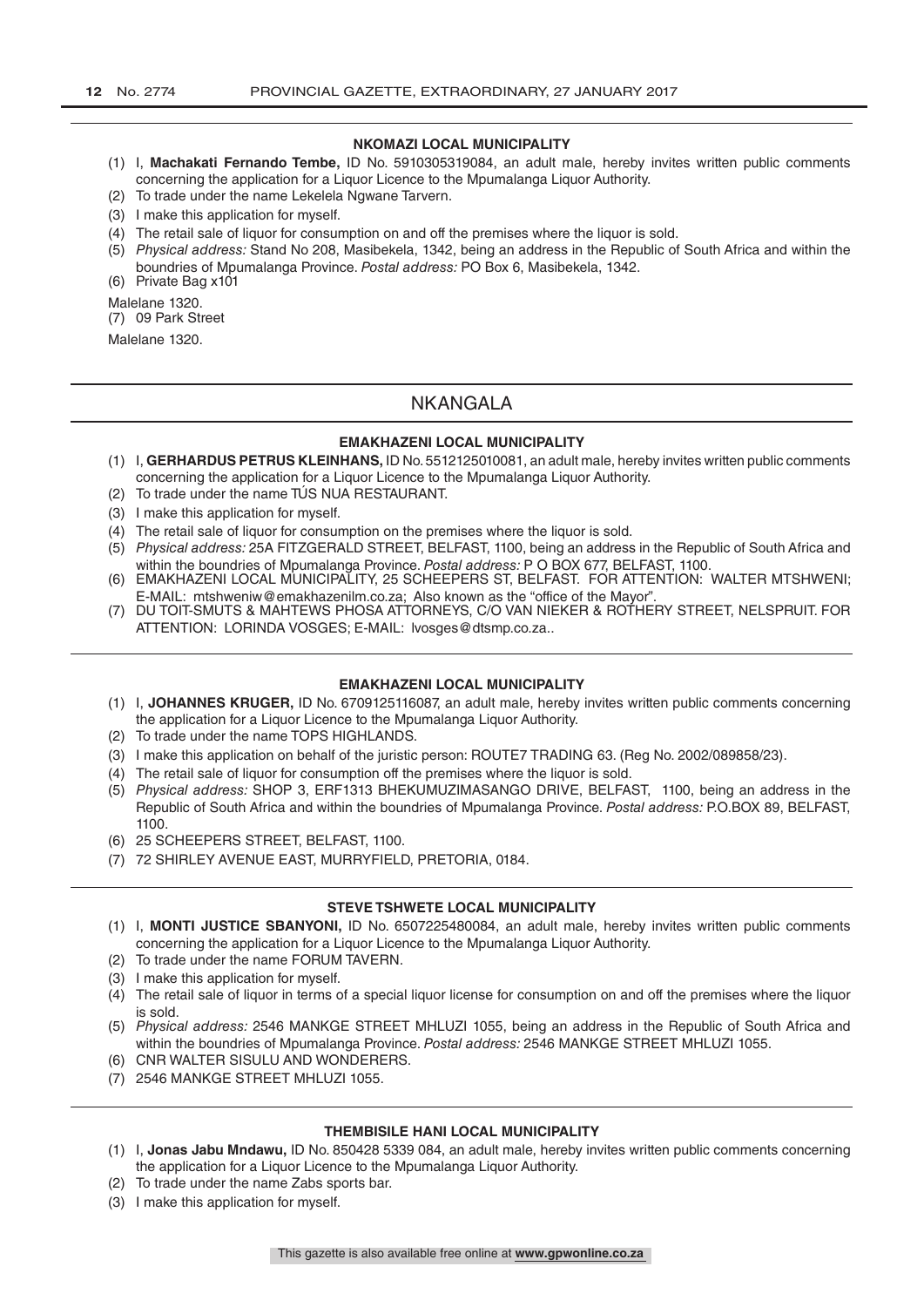- (4) The retail sale of liquor for consumption on the premises where the liquor is sold.
- (5) *Physical address:* 975 Mzimkhulu Section Tweefontein, being an address in the Republic of South Africa and within the boundries of Mpumalanga Province. *Postal address:* P.O. BOX.
- (6) 24 Kwaggafontein "C", Empumalanga, 0458.
- (7) Office no: 12 & 14 M.P. Khula Ntuli Complex, Kwaggafontein, P.O. Box 2704, Empumalanga, 0458.

#### **THEMBISILE HANI LOCAL MUNICIPALITY**

- (1) I, **Mbalekelwa Solomon Thanjekwayo,** ID No. 531217 5356 082, an adult male, hereby invites written public comments concerning the application for a Liquor Licence to the Mpumalanga Liquor Authority.
- (2) To trade under the name Masina tavern.
- (3) I make this application for myself.
- (4) The retail sale of liquor for consumption on the premises where the liquor is sold.
- (5) *Physical address:* 3053 Kwaggafontein "A", being an address in the Republic of South Africa and within the boundries of Mpumalanga Province. *Postal address:* P.O. BOX 4127 EMPUMALANGA O458.
- (6) 24 Kwaggafontein "C", Empumalanga, 0458.
- (7) Office no: 12 & 14 M.P. Khula Ntuli Complex, Kwaggafontein, P.O. Box 2704, Empumalanga, 0458.

#### **THEMBISILE HANI LOCAL MUNICIPALITY**

- (1) I, **Elizabeth Tema,** ID No. 690213 0345 086, an adult female, hereby invites written public comments concerning the application for a Liquor Licence to the Mpumalanga Liquor Authority.
- (2) To trade under the name Esigodini tavern.
- (3) I make this application for myself.
- (4) The retail sale of liquor for consumption on the premises where the liquor is sold.
- (5) *Physical address:* 510 Jordaan next to Phola Park, being an address in the Republic of South Africa and within the boundries of Mpumalanga Province. *Postal address:* P.O. BOX 3850 Empumalanga, 0458.
- (6) 24 Kwaggafontein "C", Empumalanga, 0458.
- (7) Office no: 12 & 14 M.P. Khula Ntuli Complex, Kwaggafontein, P.O. Box 2704, Empumalanga, 0458.

#### **THEMBISILE HANI LOCAL MUNICIPALITY**

- (1) I, **Linah Lindiwe Leo,** ID No. 750130 0284 080, an adult female, hereby invites written public comments concerning the application for a Liquor Licence to the Mpumalanga Liquor Authority.
- (2) To trade under the name Lions den tavern.
- (3) I make this application for myself.
- (4) The retail sale of liquor for consumption on the premises where the liquor is sold.
- (5) *Physical address:* D00051 Msholozi Kwamhlanga., being an address in the Republic of South Africa and within the boundries of Mpumalanga Province. *Postal address:* P.O. Box 2704 Empumalanga, 0458.
- (6) 24 Kwaggafontein "C", Empumalanga, 0458.
- (7) Office no: 12 & 14 M.P. Khula Ntuli Complex, Kwaggafontein, P.O. Box 2704, Empumalanga, 0458.

#### **EMALAHLENI LOCAL MUNICIPALITY**

- (1) I, **Igor Pinto,** ID No. 740321 5219 089, an adult male, hereby invites written public comments concerning the application for a Liquor Licence to the Mpumalanga Liquor Authority.
- (2) To trade under the name Hippo River Lodge.
- (3) I make this application on behalf of the juristic person: HRL Witbank CC. (Reg No. 2005/055632/23).
- (4) The retail sale of liquor for consumption on the premises where the liquor is sold.
- (5) *Physical address:* Prinsberg Road, Seekoeiwater, situated on Holding 54, Seekoeiwater Agricultural Holding, being an address in the Republic of South Africa and within the boundries of Mpumalanga Province. *Postal address:* P.O. Box 8283, Die Heuwel, 1042.
- (6) Civic Centre, Mandela Street, Emalahleni (Witbank), 1035.
- (7) P.O. Box 11230, Queenswood, 0121 or Paula@dynamicliq.co.za.

#### **EMALAHLENI LOCAL MUNICIPALITY**

- (1) I, **ELIZABETH POPPY NKABINDE,** ID No. 7506230694084, an adult female, hereby invites written public comments concerning the application for a Liquor Licence to the Mpumalanga Liquor Authority.
- (2) To trade under the name EMASOFENI NIGHT CLUB.
- (3) I make this application for myself.
- (4) The retail sale of liquor in terms of a special liquor license for consumption on and off the premises where the liquor is sold.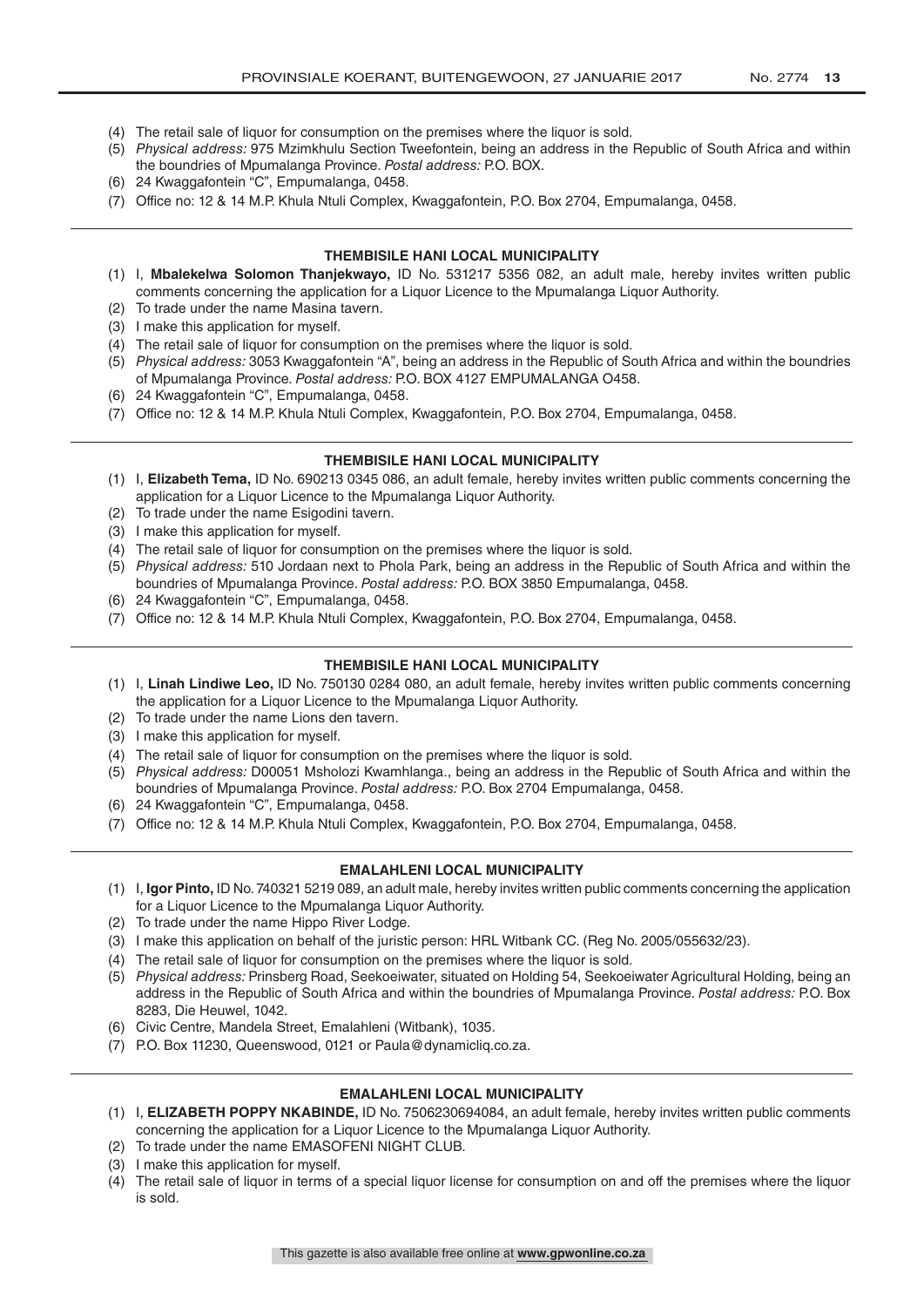- (5) *Physical address:* STAND NO 3710, HLAKANIKAHLE EXTENTION 1 KWAGUQA., being an address in the Republic of South Africa and within the boundries of Mpumalanga Province. *Postal address:* P.O. BOX 1741, NELSPRUIT, 1200..
- (6) EMALAHLENI LOCAL MUNICIPALITY, PRIVATE BAG X101, MALELANE, 1320..
- (7) N K MAKHAYA ATTORNEYS 26 BESTER STREET ORION BUILDING OFFICE NO 116, P.O. BOX 1741, NELSPRUIT,1200.

TEL (013) 755 4829. FAX (013) 755 4895..

#### **STEVE TSHWETE LOCAL MUNICIPALITY**

- (1) I, **Tshepo Alfred Mahlare,** ID No. 8103105410082, an adult male, hereby invites written public comments concerning the application for a Liquor Licence to the Mpumalanga Liquor Authority.
- (2) To trade under the name Capture.
- (3) I make this application on behalf of the juristic person: Mokone-Bakone Diversified Investments (Pty) Ltd. (Reg No. 2012/078358/07).
- (4) The retail sale of liquor in terms of a special liquor license for consumption on and off the premises where the liquor is sold.
- (5) *Physical address:* Erf 622, Rockdale, Middelburg., being an address in the Republic of South Africa and within the boundries of Mpumalanga Province. *Postal address:* PO Box 1606, Paulshof, 2056..
- (6) PO Box 14, Middelburg, 1050..
- (7) PO Box 1606, Paulshof, 2056.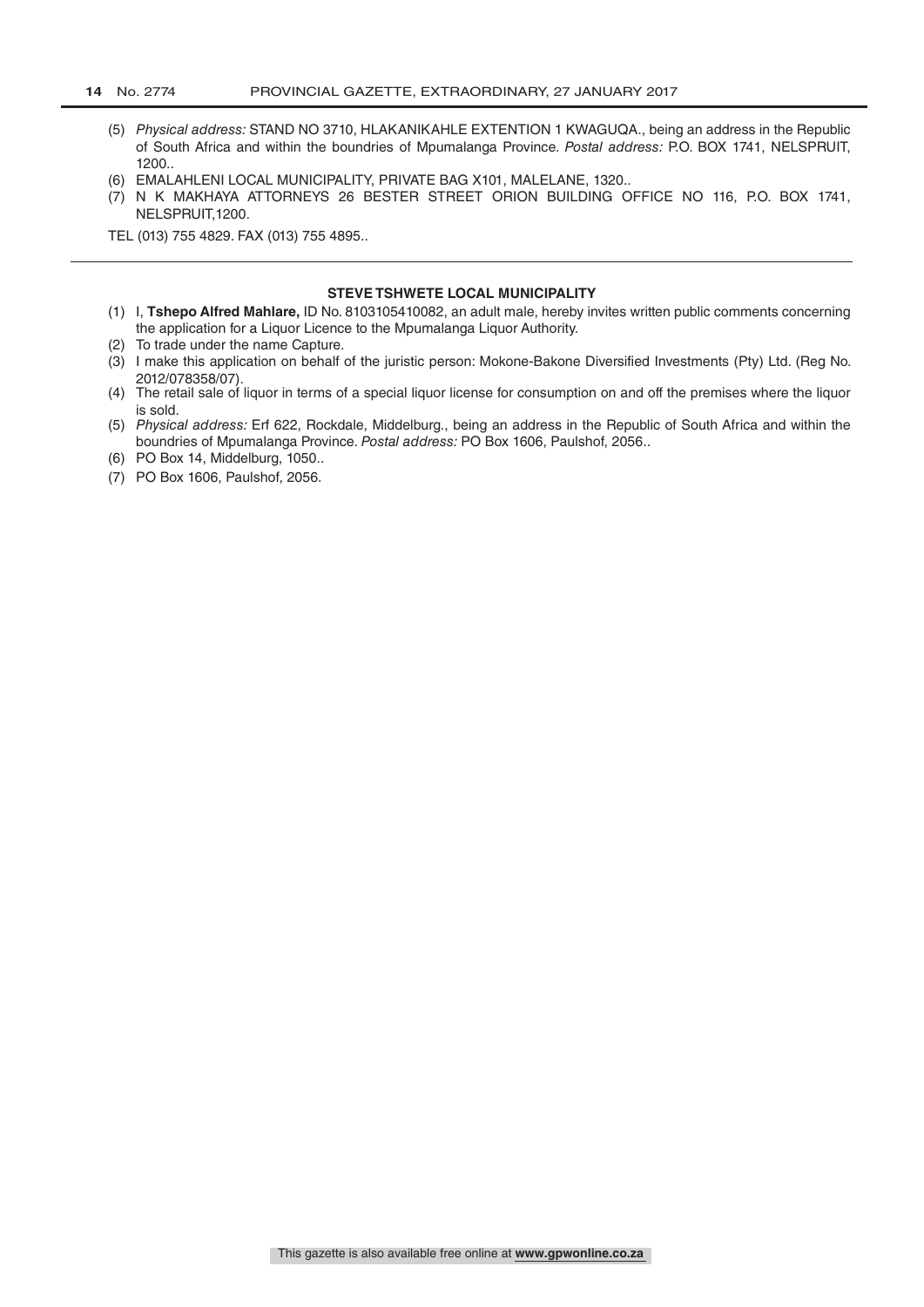#### **Form 10**

# General Notice

## **NOTICE 9 OF 2017**

#### **MPUMALANGA LIQUOR LICENSING ACT, 2006 (Act No. 5 of 2006)**

#### **Notice of applications for transfer of liquor licences in terms of section 43**

Notice is hereby given that the applicants specified in the Schedule hereto have given notice of their intention to lodge applications for the transfer of existing liquor licences to the Secretary, Regional Liquor Licensing Offices in respect of premises situated in the local committee area indicated in the Schedule.

Comments should be made in writing and be addressed to the municipality concerned and a copy to the applicant, to reach the said addresses within thirty (30) days of this publication.

Invitation for public comments in respect of a Liquor Licence in terms of section 43 of the Mpumalanga Liquor Licensing Act, 2006.

#### **SCHEDULE**

The undermentioned figures used in brackets in the Schedule, have the following meanings:

- (1) = Full name of applicant, ID Number of Applicant.
- (2) = Existing liquor licence number to be transfered.
- $(3)$  = Intended trading name.
- (4) = Notice given on behalf of: self *or* other juristic person/s.
- $(5)$  = Type of licence applied for.
- $(6)$  = Full address and location of the premises
- $(7)$  = Municipality address where comments must be submitted
- $(8)$  = Applicant address where comments must be submitted

### EHLANZENI

#### **THABA CHWEU LOCAL MUNICIPALITY**

- (1) I, **MARK GILES,** ID No. 650815 5017 086, an adult male, hereby invites written public comments concerning the application for transfer of an existing Liquor Licence to the Mpumalanga Liquor Authority.
- (2) Liquor Licence Number MPU/028980.
- (3) Trading under the name SUMMIT LODGE.
- (4) I make this application for myself.
- (5) The retail sale of liquor for consumption on the premises where the liquor is sold.
- (6) *Physical address:* 8 MARK STREET, GRASKOP, 1270, being an address in the Republic of South Africa and within the boundries of Mpumalanga Province. *Postal address:* PO BOX 82, GRASKOP, 1270.
- (7) CNR SENTRAAL & VILJOEN STR, LYDENBURG, 1120.
- (8) PO BOX 82, GRASKOP, 1270.

#### **MBOMBELA LOCAL MUNICIPALITY**

- (1) I, **PORTIA MUDAU,** ID No. 8303210855086, an adult female, hereby invites written public comments concerning the application for transfer of an existing Liquor Licence to the Mpumalanga Liquor Authority.
- (2) Liquor Licence Number MLA/000162.
- (3) Trading under the name MONTANA BAR LOUNGE.
- (4) I make this application on behalf of the juristic person: C.P CHINEDU STORE. (Reg No. 2006/225753/23).
- (5) The retail sale of liquor for consumption on the premises where the liquor is sold.
- (6) *Physical address:* 20 ANDERSON STREET, NELSPRUIT., being an address in the Republic of South Africa and within the boundries of Mpumalanga Province. *Postal address:* P.O. BOX 1741, NELSPRUIT, 1200..
- (7) MBOMBELA LOCAL MUNICIPALITY, P.O. BOX 45, NELSPRUIT, 1200..
- (8) N K MAKHAYA ATTORNEYS 26 BESTER STREET, FIRST FLOOR, ORION BUILDING 116, P.O. BOX 1741, NELSPRUIT, 1200. TEL (013) 755 4829. FAX (013) 755 4895..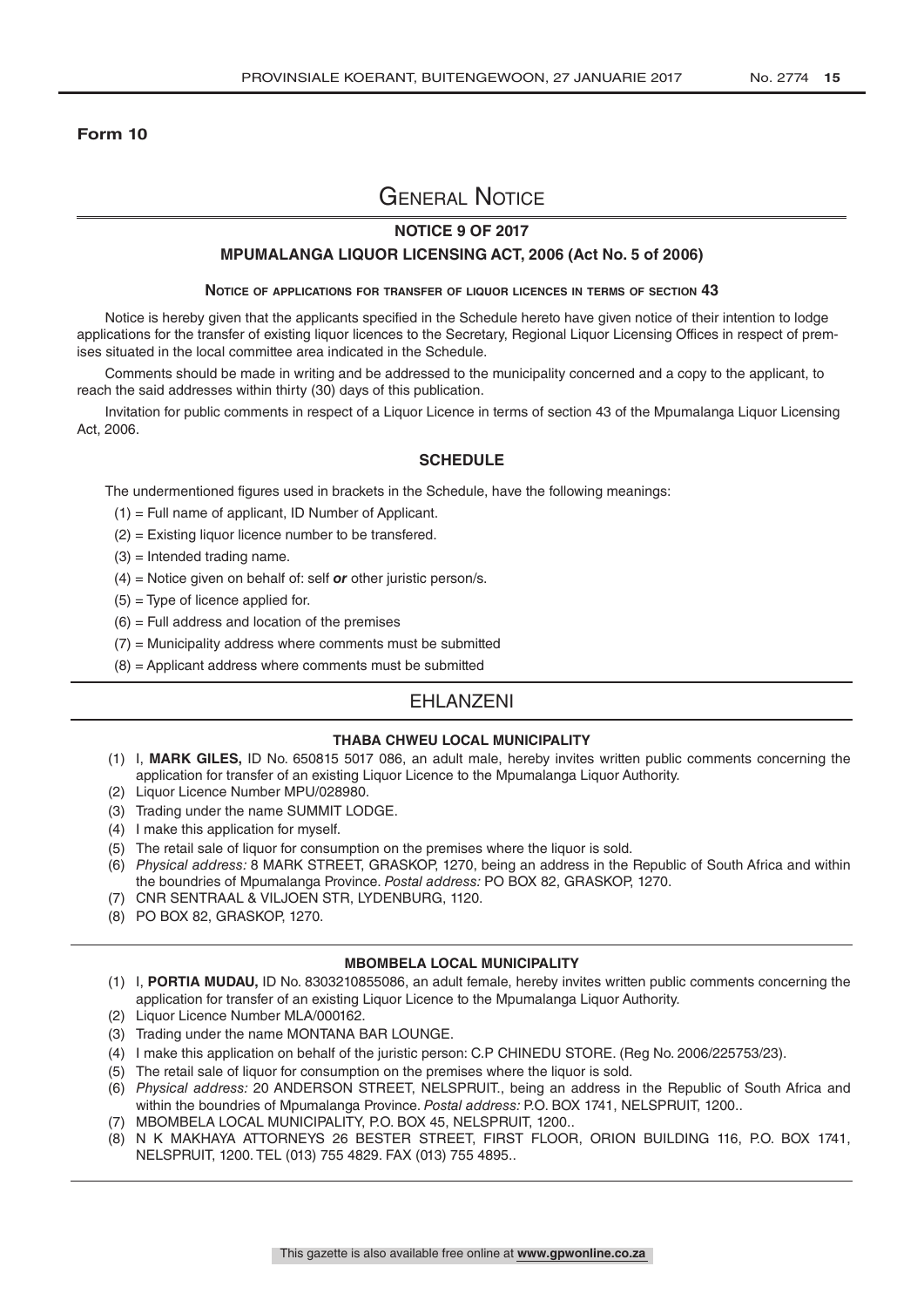# GERT SIBANDE

#### **GOVAN MBEKI LOCAL MUNICIPALITY**

- (1) I, **NGWENYAMA Bonakele James,** ID No. 6206125545084, an adult male, hereby invites written public comments concerning the application for transfer of an existing Liquor Licence to the Mpumalanga Liquor Authority.
- (2) Liquor Licence Number MPU/025125.
- (3) Trading under the name Irene Liquor Store.
- (4) I make this application for myself.
- (5) The retail sale of liquor for consumption off the premises where the liquor is sold.
- (6) *Physical address:* Stand No: 1552 Ext, 1 Embalenhle Township, Registration Division I.S., being an address in the Republic of South Africa and within the boundries of Mpumalanga Province. *Postal address:* C/O PO Box 1618, Groblersdal, 0470.
- (7) Central Business District, Horwood Street, Secunda, Att Ms. Noluthando Mthembu, Office 217.
- (8) 5 Kruger Street Groblersdal 0470.

#### **GOVAN MBEKI LOCAL MUNICIPALITY**

- (1) I, **NGWENYAMA Bonakele James,** ID No. 6206125545084, an adult male, hereby invites written public comments concerning the application for transfer of an existing Liquor Licence to the Mpumalanga Liquor Authority.
- (2) Liquor Licence Number MPU/029124.
- (3) Trading under the name Entokozweni Pub.
- (4) I make this application for myself.
- (5) The retail sale of liquor for consumption on the premises where the liquor is sold.
- (6) *Physical address:* Stand No: 1552 Ext, 1 Embalenhle Township, Registration Division I.S., being an address in the Republic of South Africa and within the boundries of Mpumalanga Province. *Postal address:* C/O PO Box 1618, Groblersdal, 0470.
- (7) Central Business District, Horwood Street, Secunda, Att Ms. Noluthando Mthembu, Office 217.
- (8) 5 Kruger Street Groblersdal 0470.